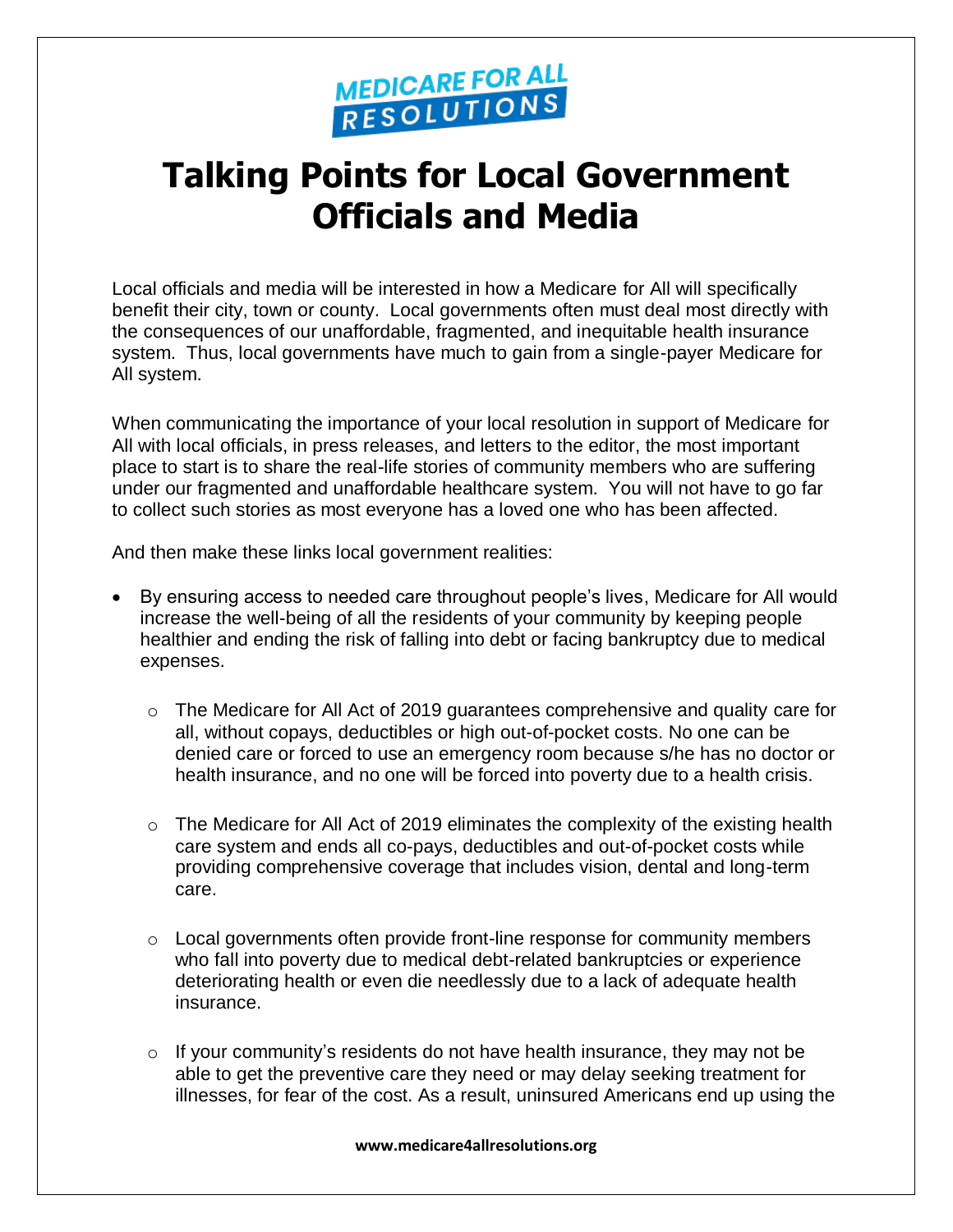emergency rooms more frequently than those with insurance, and local governments often end up footing the bill. In addition, local social services for people experiencing homelessness, hunger, substance use disorders, or mental illness are forced to take on care for members of the community that are left behind due to our current healthcare system that prioritizes profit over care.

- An expanded and improved Medicare for All national health insurance system as proposed in the Medicare for All Act of 2019 would lessen the fiscal burden on local governments.
	- o Rising healthcare costs have drained local government budgets of the resources they need to rebuild, renovate and restore the vitality of their communities. Across the nation, increasing shares of school board and municipal budgets are needed to meet health benefit costs.
	- $\circ$  Health care is nearly always at the top of the list of collective bargaining with local government employees. Many local governments must hire health care consultants to help them examine and cost out plan changes that are presented to employee unions in an attempt to control costs. It is not uncommon for a large majority of staff time devoted to collective bargaining to be spent on health care issues.
	- o Local governments also devote scarce staff resources to navigating the fragmented private health insurance system and must often employ benefits managers who spend much of their time assisting employees in dealing with their private health insurance program.
	- $\circ$  With state and local coffers being emptied by health care costs, many communities face cuts in needed services such as fire protection, medical services for the uninsured, parks and recreation.
	- o Researchers from Harvard and the University of Massachusetts Political Economic Research Institute have shown that a single-payer Medicare for All health insurance model would cost most employers significantly less in employer taxes than they currently pay in premiums and would eliminate the administrative waste associated with navigating the fragmented private health insurance system.
- Medicare for All would encourage local entrepreneurs to start businesses and improve the competitiveness of local small and medium businesses.
	- o Many local governments focus resources on local economic development, and thus they experience first-hand the economic downsides of tying health insurance benefits to employment. Aspiring entrepreneurs in the community who would like to start their own business often feel tied to their current job by their

## **www.medicare4allresolutions.org**